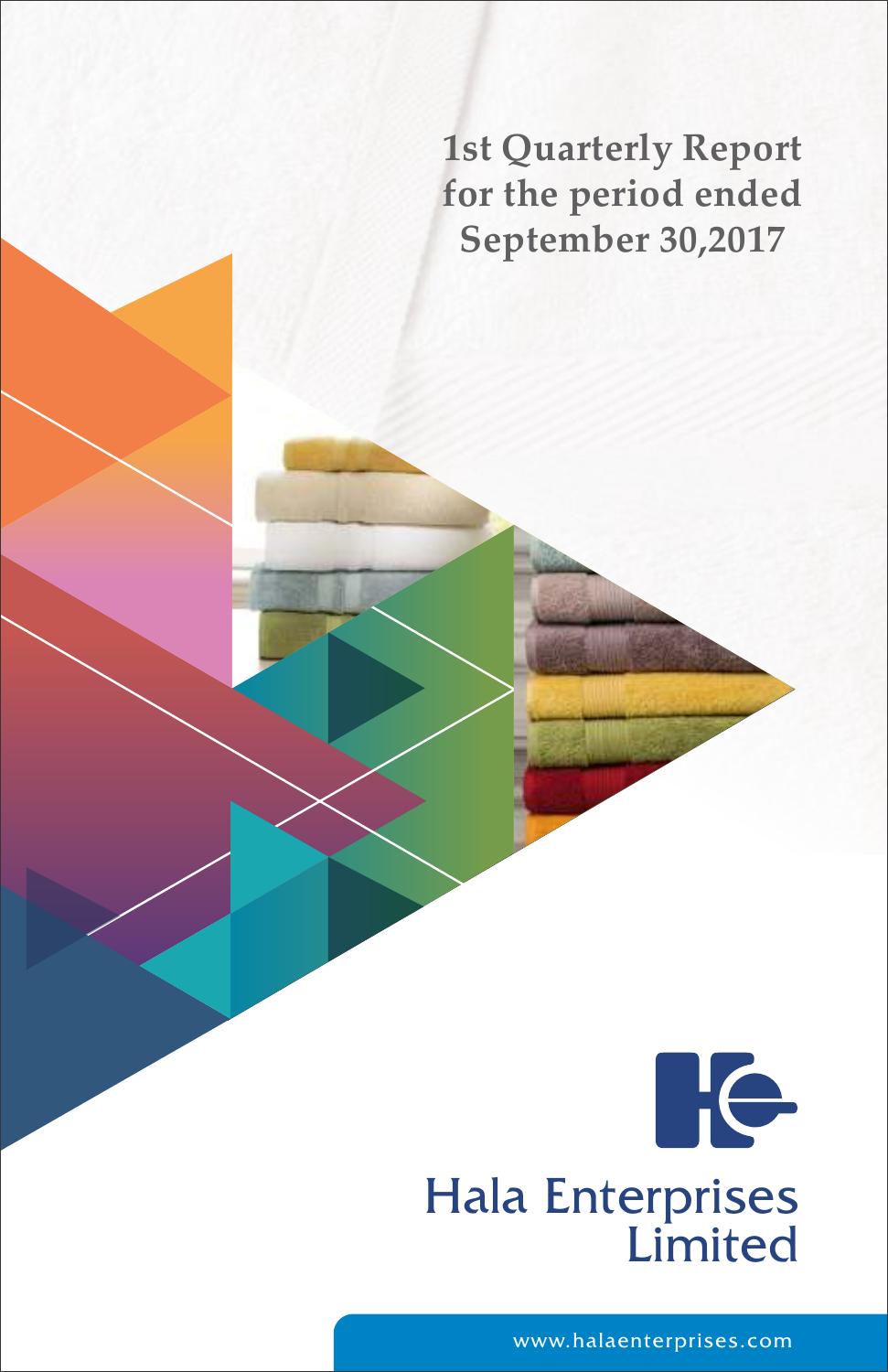### **CONTENTS**

| Company Information                                 | 2       |
|-----------------------------------------------------|---------|
| Director's Report                                   | 3       |
| Condensed Interim Balance Sheet                     | $4 - 5$ |
| Condensed Interim Profit & Loss Account             | 6       |
| Condensed Interim Statement of Comprehensive Income | 7       |
| Condensed Interim Cash Flow Statement               | 8       |
| Condensed Interim Statement of Changes in Equity    | 9       |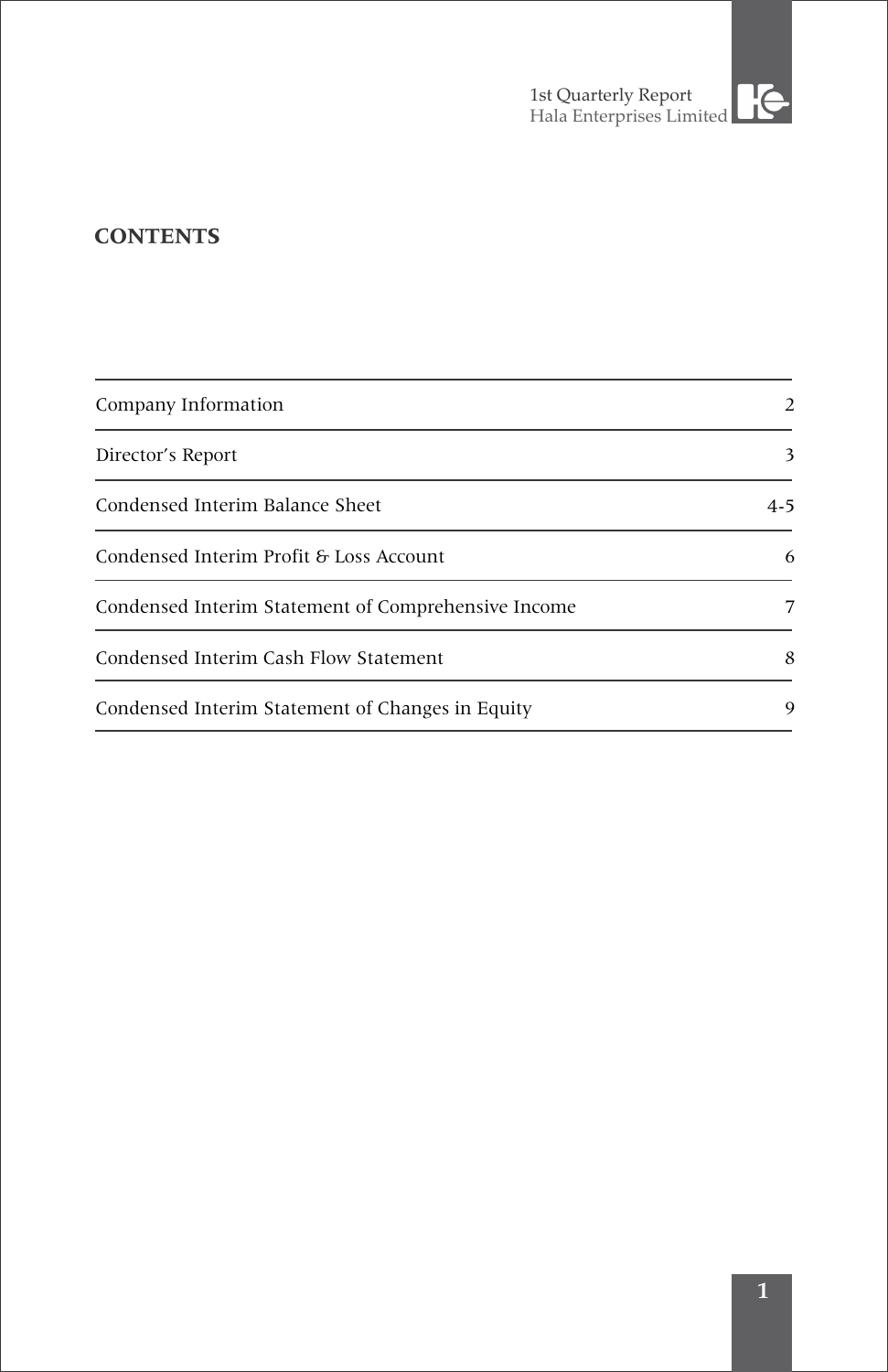

## **COMPANY INFORMATION**

| <b>BOARD OF DIRECTORS</b>                             | Mr. Tahir Jahangir<br>Mr. Jillani Jahangir<br>Miss Munizae Jahangir<br>Mrs. Sulema Jahangir<br>Mr. Rashid Ahmad Khan<br>Sh. Ijaz Ahmed<br>Mr. Abdul Munaf                      | Chairman/Non Executive Director<br><b>Chief Executive Officer</b><br>Non-Executive Director<br>Non-Executive Director<br>Independent Director<br>Non-Executive Director<br><b>Executive Director</b> |
|-------------------------------------------------------|--------------------------------------------------------------------------------------------------------------------------------------------------------------------------------|------------------------------------------------------------------------------------------------------------------------------------------------------------------------------------------------------|
| <b>AUDIT COMMITTEE</b>                                | Mr. Rashid Ahmad Khan<br>Miss Munizae Jahangir<br>Mrs. Sulema Jahangir                                                                                                         | Chairman/Member<br>Member<br>Member                                                                                                                                                                  |
| <b>HUMAN RESOURCE &amp;</b><br>REMUNERATION COMMITTEE | Mr. Rashid Ahmad Khan<br>Mr. Jillani Jahangir<br>Miss Munizae Jahangir<br>Sh. Ijaz Ahmed<br>Mr. Abdul Munaf                                                                    | Chairman/Member<br>Member<br>Member<br>Member<br>Member                                                                                                                                              |
| CHIEF FINANCIAL OFFICER                               | Mr. Abdul Munaf                                                                                                                                                                |                                                                                                                                                                                                      |
| <b>COMPANY SECRETARY</b>                              | Muhammad Mushtaq Saeed Iqbal                                                                                                                                                   |                                                                                                                                                                                                      |
| <b>AUDITORS</b>                                       | M/s. Tariq Abdul Ghani Maqbool & Co.<br>Chartered Accountants                                                                                                                  |                                                                                                                                                                                                      |
| <b>LEGAL ADVISORS</b>                                 | A.G.H.S Law Associates                                                                                                                                                         |                                                                                                                                                                                                      |
| <b>BANKERS</b>                                        | Faysal Bank Limited<br>NIB Bank Limited<br>Askari Bank Limited<br>J.S Bank Limited                                                                                             |                                                                                                                                                                                                      |
| REGISTERED OFFICE/WORKS                               | Factory Premises, 17.5 KM Sheikhupura Road,<br>Lahore Tel: 042-37970130, 37970230<br>Fax: 042-37970681<br>Email. hala@halaenterprieses.com<br>Website: www.halaenterprises.com |                                                                                                                                                                                                      |
| <b>SHARE REGISTRAR OFFICE</b>                         | M/s Corplink (Private) Limited<br>Wings Arcade, 1-K, Commercial Model Town, Lahore<br>Tel: 042-35916714, 35916719 Fax: 042-35869037<br>Email. corplink786@yahoo.com            |                                                                                                                                                                                                      |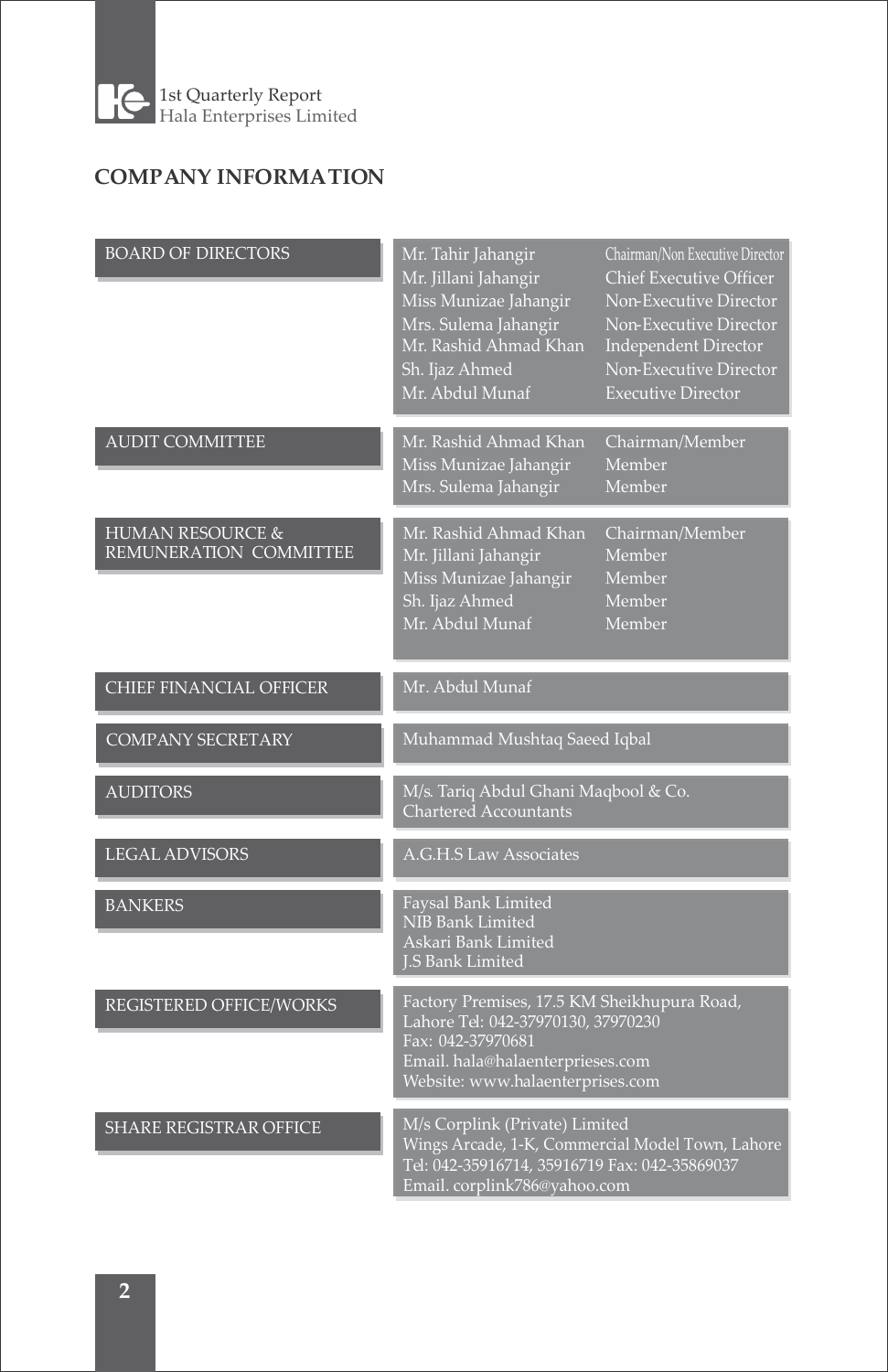

### **DIRECTORS' REPORT**

The Directors of Hala Enterprises Limited are pleased to present the Director's Report for the Quarter Ended September 30th, 2017.

The 1st Quarter of the FY 2017-2018 showed a marked improvement compared to the same period of the previous FY. The overall increase in sales volume achieved was a staggering 53% - which also helped reduce the costs by 3%. The overall position of the company remained profitable as compared to the previous years - and this was further re-assurance after the positive closing of the FY 2016-2017. It seems that the spell of losses was finally broken which allowed the company to increase its turnover. We are hopeful that through the process of continued modernization and improvements, we shall be able to see a positive impact on profitability - while also being able to sustain a higher sales volume than the previous years.

We would like to take this opportunity to thank our customers, suppliers and bankers for their continued cooperation towards the progress of the company. We hope that this support continues in the future as well.

We would also like to thank our dedicated and talented team of executives, the Board, our staff and workers for the hard work put in towards the company's improvement in performance .

For & on behalf of the Board

l*fuanJaho*zzi

**(JILLANI JAHANGIR) Dated:** October 31, 2017 **CHIEF EXECUTIVE OFFICER**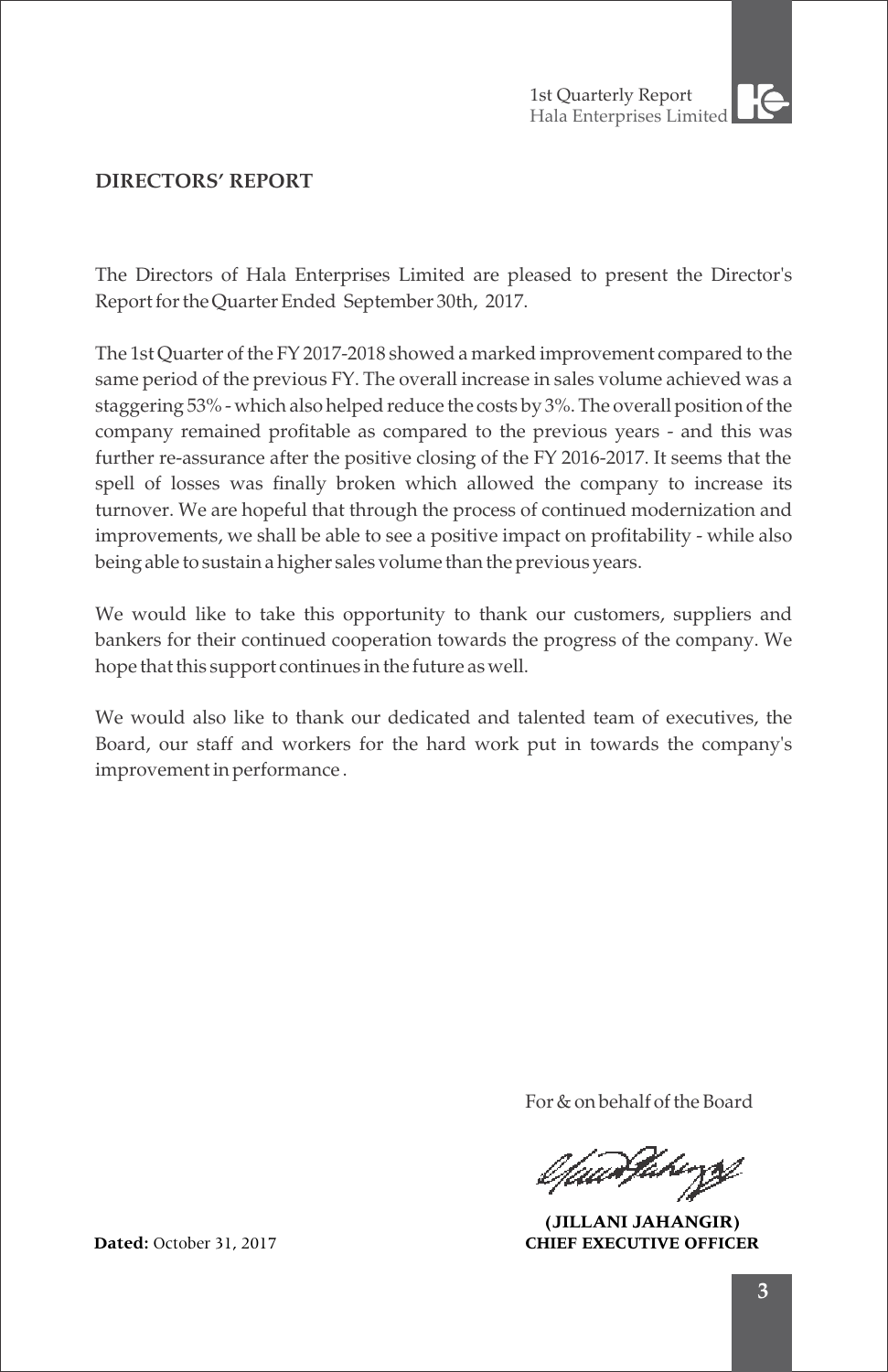

#### **CONDENSED INTERIM BALANCE SHEET As At September 30, 2017 (un-audited)**

| <b>CAPITAL AND LIABILITIES</b>                                                                                                                                                                                                                                                                | $Sep-17$<br>Un-Audited<br>Rupees                                                            | <b>Jun 2017</b><br>Audited<br>Rupees                                                          |
|-----------------------------------------------------------------------------------------------------------------------------------------------------------------------------------------------------------------------------------------------------------------------------------------------|---------------------------------------------------------------------------------------------|-----------------------------------------------------------------------------------------------|
| Share capital and reserves                                                                                                                                                                                                                                                                    |                                                                                             |                                                                                               |
| Authorized capital<br>8,000,000 ordinary shares of Rs. 10 each                                                                                                                                                                                                                                | 160,000,000                                                                                 | 160,000,000                                                                                   |
| Issued, subscribed and paid up capital<br>Share deposit money<br>Reserves<br>Accumulated loss                                                                                                                                                                                                 | 68,040,000<br>61,923,044<br>24,871,833<br>25,010,821                                        | 68,040,000<br>61,923,044<br>25,591,623<br>(129,824,056) (131,191,722)<br>24,362,945           |
| Surplus on revaluation of Property,<br><b>Non Current Liabilities</b>                                                                                                                                                                                                                         | 81,862,829                                                                                  | 82,180,724                                                                                    |
| Deferred liability                                                                                                                                                                                                                                                                            | 44,533,198                                                                                  | 44,295,050                                                                                    |
| <b>Current Liabilities</b>                                                                                                                                                                                                                                                                    |                                                                                             |                                                                                               |
| Trade and other payables<br>Accrued mark up<br>Short term borrowings<br>Due to related parties<br>Provision for taxation<br><b>Total Current Liabilities</b><br>Liabilities directly associated with non-current<br>assets classfied as held for sale<br><b>Contingencies and Commitments</b> | 44,177,862<br>3,378,444<br>93,760,000<br>13,460,117<br>826,291<br>155,602,714<br>21,775,000 | 48,576,893<br>3,585,447<br>96,390,000<br>13,835,038<br>2,388,697<br>164,776,075<br>21,775,000 |
|                                                                                                                                                                                                                                                                                               | 328,784,562                                                                                 | 337,389,794                                                                                   |

#### **NOTES TO THE ACCOUNTS**

- 1 These accounts are un-audited and are being submitted to the share holders in accordance with the requirements of the companies ordinance 1984.
- in the preparation of the preceding annual accounts of the company 2 Accounts policies adopted for the preparation of these accounted are the same as those applied
- 3 Amounts set aside in these accounts for taxation are provisional. Final liability will be determined on the basis of annual results.
- 4 Cash flow statement, comprehensive income statement and statement of changes in equity has been disclosed as per requirements of the IAS No 34
- 5 where necessary, previous figures have been re-arranged for the purpose of fair comparison.

#### **LAHORE: October 31, 2017**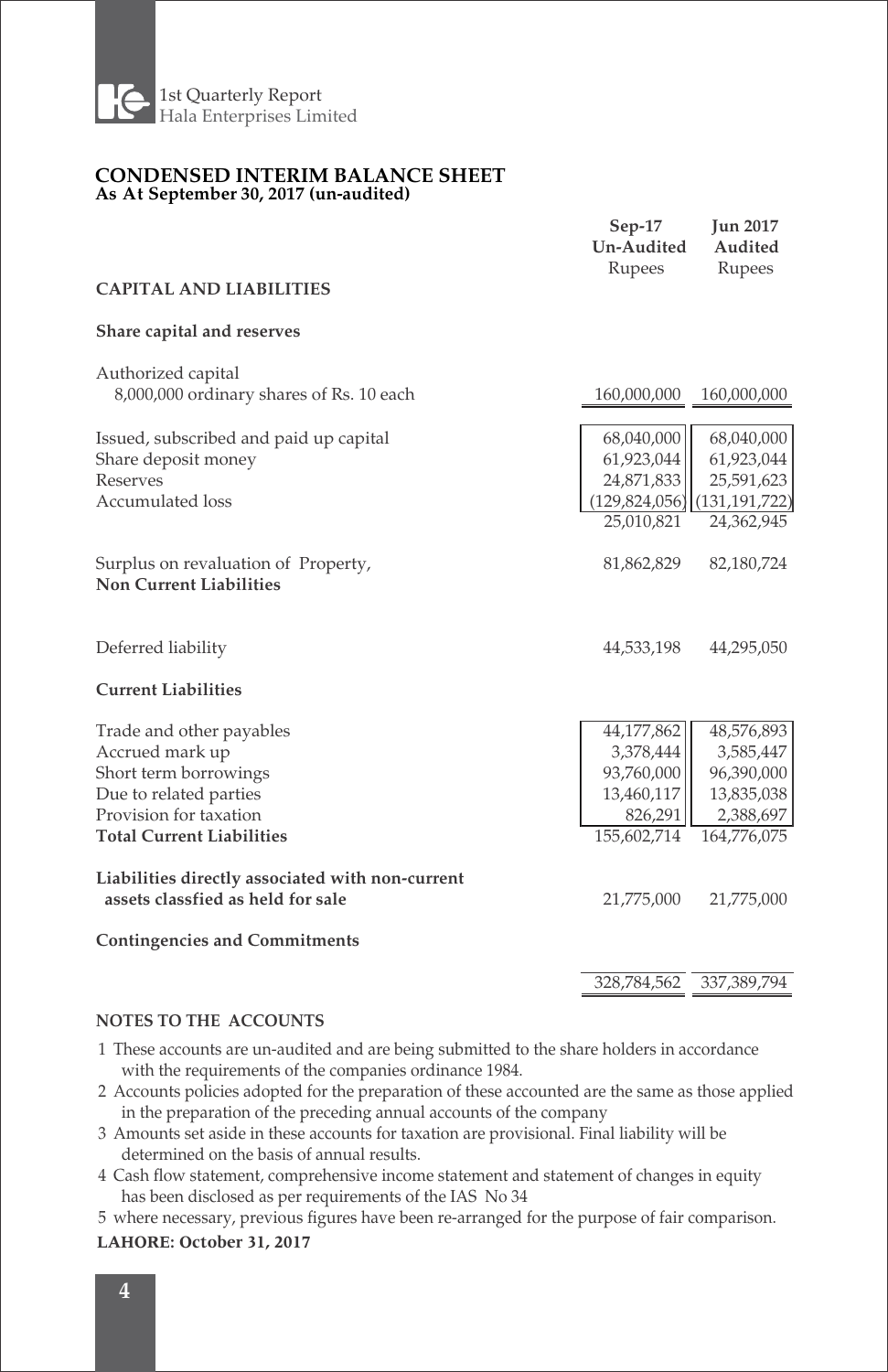#### **CONDENSED INTERIM BALANCE SHEET As At September 30, 2017 (un-audited)**

| <b>ASSETS</b>                                     | $Sep-17$<br>Un-Audited<br>Rupees | <b>Jun 2017</b><br>Audited<br>Rupees |
|---------------------------------------------------|----------------------------------|--------------------------------------|
|                                                   |                                  |                                      |
| <b>Non Current Assets</b>                         |                                  |                                      |
| Property, Plant and equipment                     | 91,254,912                       | 91,938,309                           |
| Long term Investments                             | 16,781,180                       | 17,500,970                           |
| Long term deposits                                | 4,017,719                        | 4,017,719                            |
|                                                   | 112,053,811                      | 113,456,998                          |
| <b>Current assets</b>                             |                                  |                                      |
| Stores and spares                                 | 8,828,005                        | 9,167,536                            |
| Stock in trade                                    | 89, 345, 175                     | 93,135,308                           |
| Trade debtors                                     | 28,564,743                       | 36,112,507                           |
| Advances, deposits, prepayments and               |                                  |                                      |
| other receivables                                 | 34,401,944                       | 29,576,412                           |
| Tax refund due from Government                    | 16,720,474                       | 18,229,844                           |
| Due from associated undertakings                  | 6,330,011                        | 6,616,246                            |
| Cash and bank balances                            | 4,719,287                        | 3,273,831                            |
| <b>Total Current Assets</b>                       | 188,909,639                      | 196,111,684                          |
| Non-current assets classified as held<br>for sale | 27,821,112                       | 27,821,112                           |
|                                                   |                                  |                                      |
|                                                   |                                  |                                      |

328,784,562 337,389,794

l*fuur*Varingsf

**CHIEF EXECUTIVE OFFICER DIRECTOR**

Alexand Many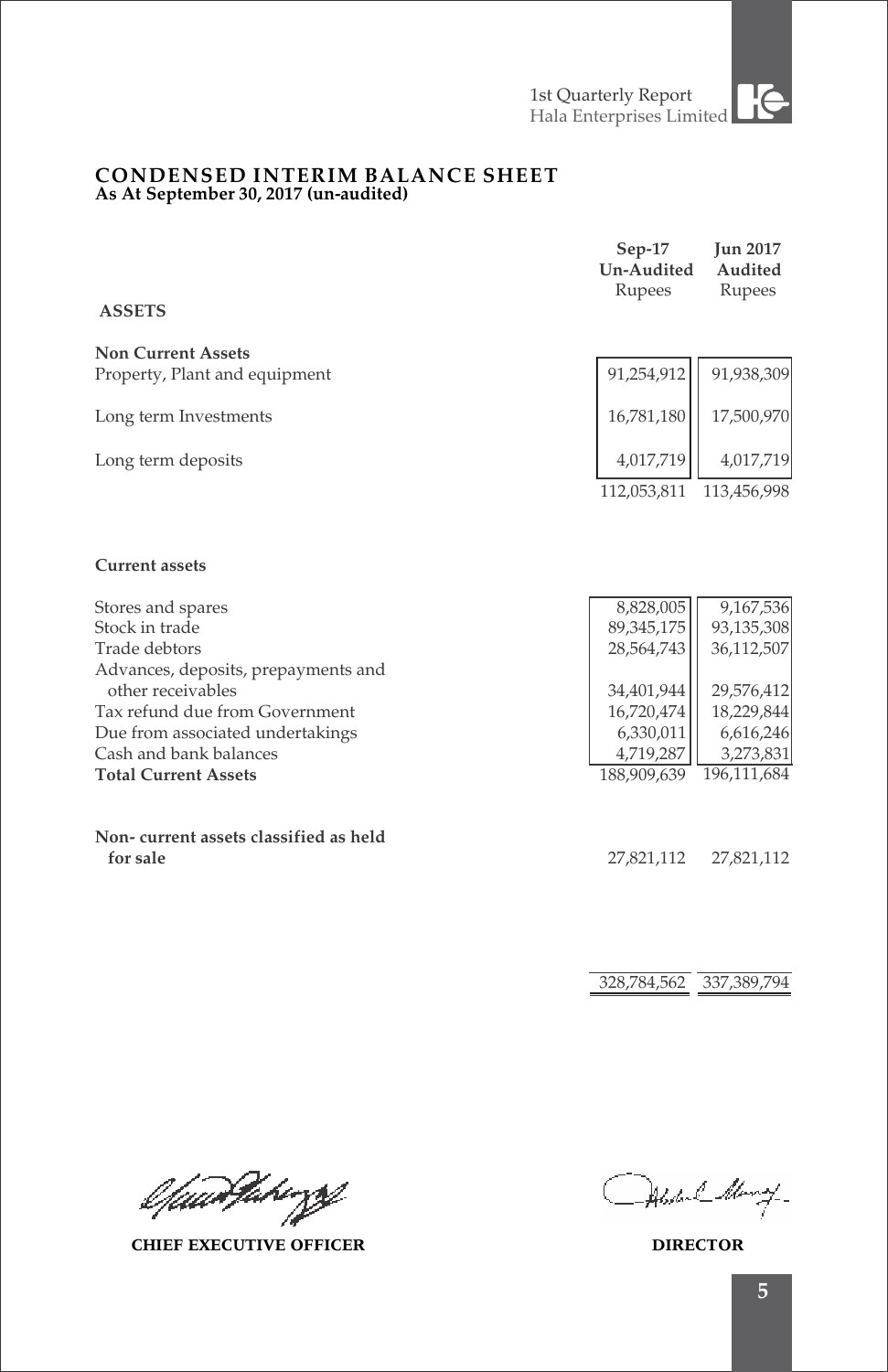

#### **CONDENSED INTERIM PROFIT AND LOSS ACCOUNT FOR THE QUARTER ENDED SEPTEMBER 30,2017 (un-audited)**

|                                                                                                                    | <b>Ouarter Ended</b><br>Sep 30,2017<br>(Un-audited)<br><b>Rupees</b> | <b>Ouarter Ended</b><br>Sep 30,2016<br>(Un-audited)<br><b>Rupees</b> |
|--------------------------------------------------------------------------------------------------------------------|----------------------------------------------------------------------|----------------------------------------------------------------------|
| <b>Sales</b><br>Cost of sales                                                                                      | 84,744,163<br>(69, 429, 916)                                         | 55,160,056<br>(47, 277, 309)                                         |
| Gross profit<br>Gross profit ratio                                                                                 | 15,314,247                                                           | 7,882,747                                                            |
| <b>OPERATING EXPENSES</b><br>Selling and distribution Costs<br>Administrative expenses<br>Other operating expenses | 6,274,355<br>5,681,582<br>93,750<br>(12,049,687)                     | 3,878,649<br>3,934,512<br>81,530<br>(7,894,691)                      |
| Operating profit / (Loss)                                                                                          | 3,264,560                                                            | (11, 944)                                                            |
| <b>Finance Costs</b><br>Other operating income                                                                     | (1,877,740)<br>489,241                                               | (1,035,911)<br>555,000                                               |
| Profit / (loss) before taxation                                                                                    | 1,876,061                                                            | (492, 855)                                                           |
| Taxation                                                                                                           | (826, 291)                                                           | (538, 111)                                                           |
| Net profit / (loss) after taxation                                                                                 | 1,049,770                                                            | (1,030,966)                                                          |
| Earning per share-Basic                                                                                            | 0.15                                                                 | (0.15)                                                               |

l/www.fakirzy

**CHIEF EXECUTIVE OFFICER DIRECTOR**

Hoden & Alamay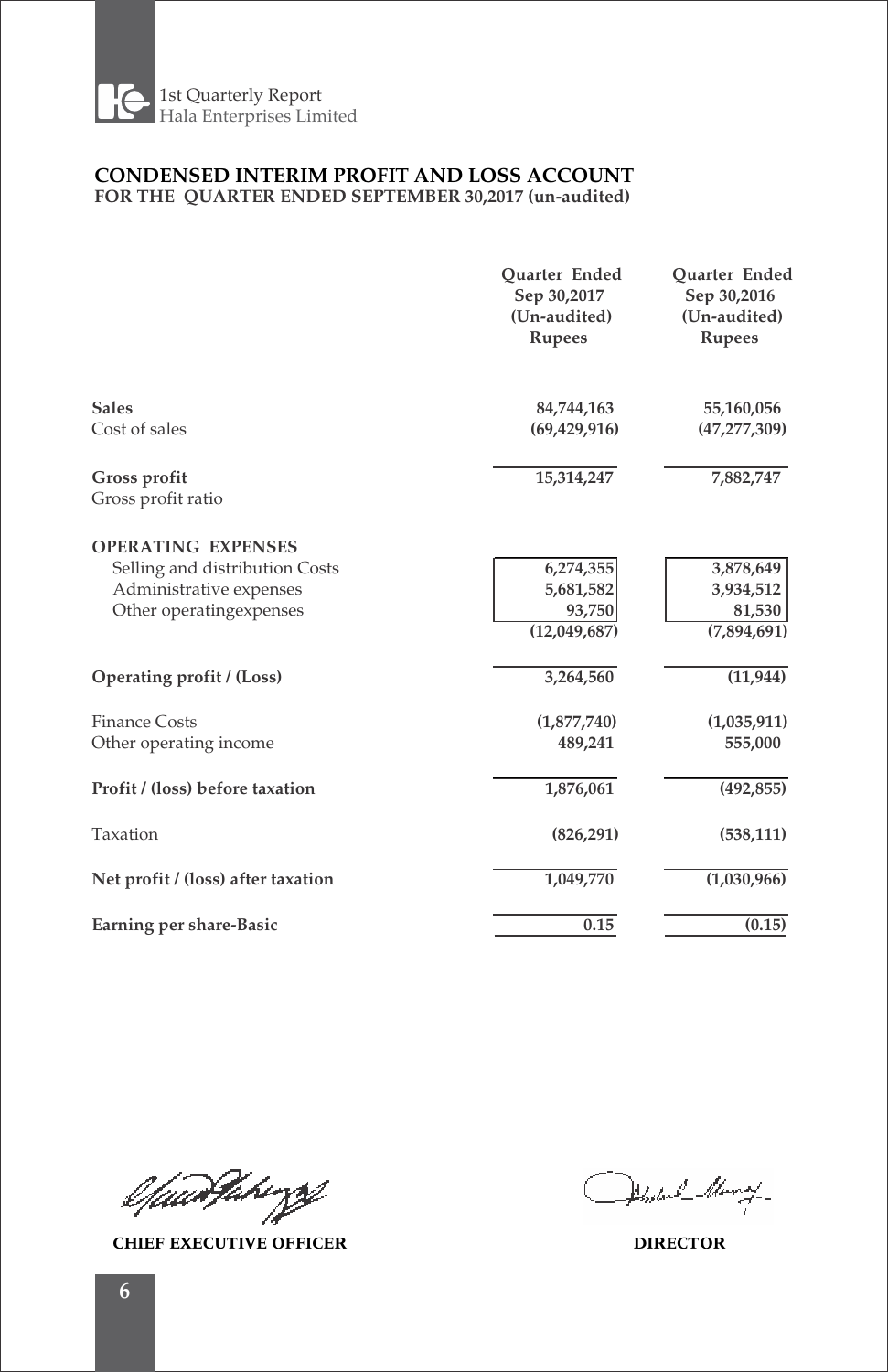#### **CONDENSED INTERIM STATEMENT OF COMPREHENSIVE INCOME FOR THE QUARTER ENDED SEPTEMBER 30, 2017 (UN AUDITED)**

|                                                                                                          | Ouarter ended<br>Sep.2017 | Quarter ended<br>Sep.2016 |
|----------------------------------------------------------------------------------------------------------|---------------------------|---------------------------|
|                                                                                                          | Rupees                    | Rupees                    |
| Net Profit/(Loss) for the period                                                                         | 1,049,770                 | (1,030,966)               |
| Other comprehensive income                                                                               |                           |                           |
| Items that will not be reclassified to profit and loss                                                   |                           |                           |
| Unrecognised acturial gain due to experience adjustment on<br>remeasurement of staff retirement benefits |                           |                           |
| Items that may be reclassified subsequently to profit and loss                                           |                           |                           |
| Surplus on remeasurement of investment available for sale                                                | (719, 790)                | 4,308,396                 |
| Other comprehensive (loss)/income                                                                        | (719, 790)                | 4,308,396                 |
| Total comprehensive (Loss) for the period                                                                | 329,980                   | 3,277,430                 |

l*fuurfakingsf* 

**CHIEF EXECUTIVE OFFICER DIRECTOR**

Hoden Alamay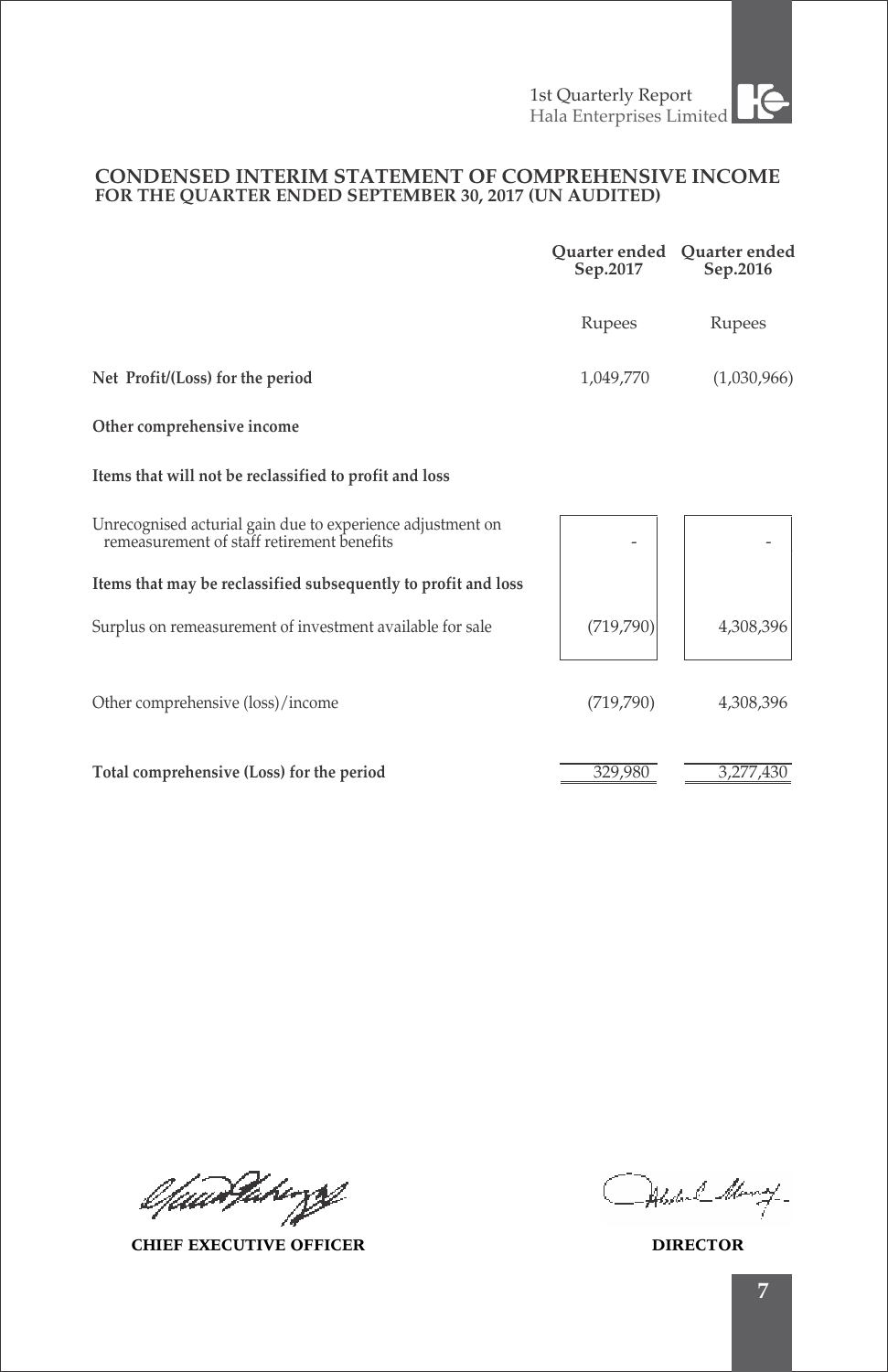

#### **CONDENSED INTERIM CASH FLOW STATEMENT For The Quarter Ended September 30,2017 (un-audited)**

|                                                                                                                                                                                                                                                                                                                                                                                                                                                                                                                                                                 | SEP 30,2017<br>(UN-AUDITED)<br>Rupees                                                                                                                                                      | OUARTER ENDED OUARTER ENDED<br>SEP 30,2016<br>(UN-AUDITED)<br>Rupees                                                                                                                             |
|-----------------------------------------------------------------------------------------------------------------------------------------------------------------------------------------------------------------------------------------------------------------------------------------------------------------------------------------------------------------------------------------------------------------------------------------------------------------------------------------------------------------------------------------------------------------|--------------------------------------------------------------------------------------------------------------------------------------------------------------------------------------------|--------------------------------------------------------------------------------------------------------------------------------------------------------------------------------------------------|
| <b>CASH FLOW FROM OPERATING ACTIVITIES</b>                                                                                                                                                                                                                                                                                                                                                                                                                                                                                                                      |                                                                                                                                                                                            |                                                                                                                                                                                                  |
| Loss before taxation<br>Adjustments for:<br>Depreciation<br>Financial charges<br>Gratuity                                                                                                                                                                                                                                                                                                                                                                                                                                                                       | 1,876,061<br>1,143,397<br>1,877,740<br>1,313,148                                                                                                                                           | (492, 855)<br>886,147<br>1,035,911<br>992,685                                                                                                                                                    |
| Operating profit before working capital changes                                                                                                                                                                                                                                                                                                                                                                                                                                                                                                                 | 4,334,285<br>6,210,346                                                                                                                                                                     | 2,914,743<br>2,421,888                                                                                                                                                                           |
| (Increase) / decrease in current assets<br>Stores and spares<br>Stock in trade<br>Trade debtors<br>Advances, deposits, prepayments and other receivables<br>Sales tax refundable<br>Due from associated undertakings<br>(Decrease)/ increase in current liabilities<br>Due to directors and associated undertakings<br>Creditors, accrued and other liabilities<br>Cash generated from operations<br>Financial charges paid<br>Income tax paid<br>Gratuity paid<br>Net cash (used in) / from operating activities<br><b>CASH FLOW FROM INVESTING ACTIVITIES</b> | 339,531<br>3,790,133<br>7,547,764<br>(4,825,532)<br>1,509,370<br>286,235<br>(374, 921)<br>(4,399,031)<br>3,873,549<br>10,083,895<br>(2,084,742)<br>(2,388,697)<br>(1,075,000)<br>4,535,456 | (196, 928)<br>1,599,525<br>10,066,867<br>(5,432,920)<br>1,178,730<br>(2,833,211)<br>6,015,677<br>(2,346,040)<br>8,051,700<br>10,473,588<br>(2,836,971)<br>(786, 765)<br>(1,798,039)<br>5,051,813 |
| Capital expenditure<br>Long term deposits<br>Net cash (used in) investing activities                                                                                                                                                                                                                                                                                                                                                                                                                                                                            | (460,000)<br>(460,000)                                                                                                                                                                     |                                                                                                                                                                                                  |
| <b>CASH FLOW FROM FINANCING ACTIVITIES</b><br>Long term loan from directors and associated undertakings<br>Short term finances<br>Net cash from / (used in) financing activities<br>Net increase in cash and cash equivalents<br>Cash and cash equivalents at the beginning of year<br>Cash and cash equivalents at the end of the period                                                                                                                                                                                                                       | (2,630,000)<br>(2,630,000)<br>1,445,456<br>3,273,831<br>4,719,287                                                                                                                          | (3,810,000)<br>(3,810,000)<br>1,241,813<br>2,994,728<br>4,236,541                                                                                                                                |
|                                                                                                                                                                                                                                                                                                                                                                                                                                                                                                                                                                 |                                                                                                                                                                                            |                                                                                                                                                                                                  |

l*fuur*Varingsf

**CHIEF EXECUTIVE OFFICER DIRECTOR**

Alsolan C. Ale

~7--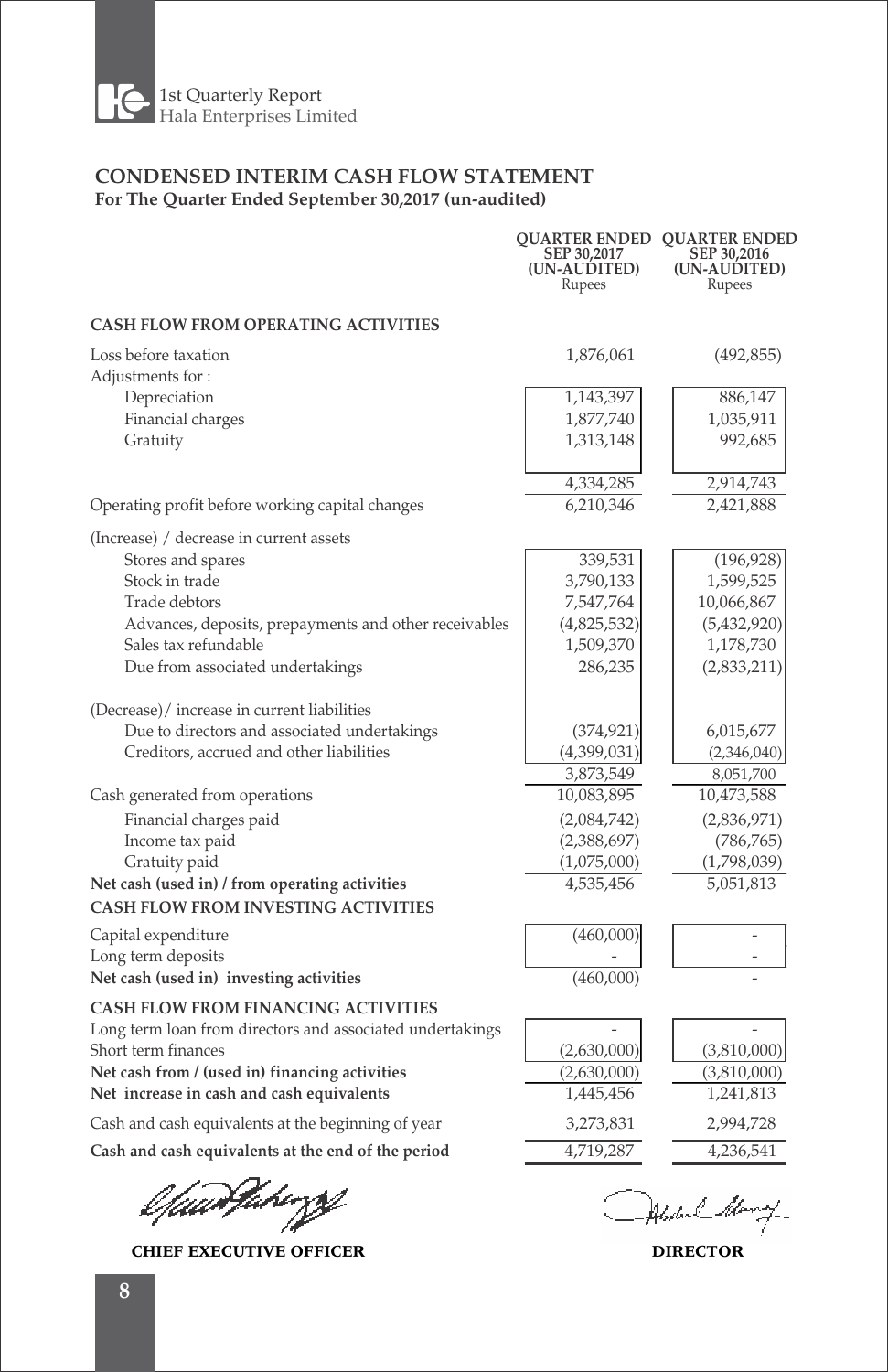## **CONDENSED INTERIM STATEMENT OF CHANGES IN EQUITY For The Quarter Ended September 30,2017 (un-audited)**

| Particulars                                                                                                        | Share<br>Capital | Share<br>Deposit<br>Money | Capital<br>Reserve | Investment<br>Revaluation<br>Reserve | Revenue<br>Reserve | Accccumulated<br>Loss | Total       |
|--------------------------------------------------------------------------------------------------------------------|------------------|---------------------------|--------------------|--------------------------------------|--------------------|-----------------------|-------------|
|                                                                                                                    |                  |                           |                    |                                      |                    |                       |             |
| Balance as at Jun 30,2016                                                                                          | 68,040,000       | 61,923,044                | 2,274,287          | 13,408,393                           | 7,000,000          | (134,549,853)         | 18,095,871  |
| Net loss for the period ended Sep 30, 2016                                                                         |                  |                           |                    |                                      |                    | (1,030,966)           | (1,030,966) |
| Other comprehensive incone for the period<br>ended Sep 30,2016                                                     |                  |                           |                    | 4,308,396                            |                    |                       | 4,308,396   |
| Transfer from surplus on revaluation<br>of property, plant and equipment in<br>respect of incremental depreciation |                  |                           |                    |                                      |                    |                       |             |
| charged in current period                                                                                          |                  |                           |                    |                                      |                    | 350,912               | 350,912     |
| Balance as at Sep 30,2016                                                                                          | 68,040,000       | 61,923,044                | 2,274,287          | 17,716,789                           | 7,000,000          | (135, 229, 907)       | 21,724,213  |
| Balance as at Jun 30,2017                                                                                          | 68,040,000       | 61,923,044                | 2,274,287          | 16,317,336                           | 7,000,000          | (131, 191, 722)       | 24,362,945  |
| Net loss for the period ended Sep 30, 2017                                                                         |                  |                           |                    |                                      |                    | 1,049,770             | 1,049,770   |
| Other comprehensive incone for the period<br>ended Sep 30,2017                                                     |                  |                           |                    | (719,790)                            |                    |                       | (719, 790)  |
| Transfer from surplus on revaluation<br>of property, plant and equipment in<br>respect of incremental depreciation |                  |                           |                    |                                      |                    |                       |             |
| charged in current period                                                                                          |                  |                           |                    |                                      |                    | 317,896               | 317,896     |
| Balance as at Sep 30,2017                                                                                          | 68,040,000       | 61,923,044                | 2,274,287          | 15,597,546                           | 7,000,000          | (129, 824, 056)       | 25,010,821  |

l*fuur*Varingsf

**CHIEF EXECUTIVE OFFICER DIRECTOR**

Alexand Many